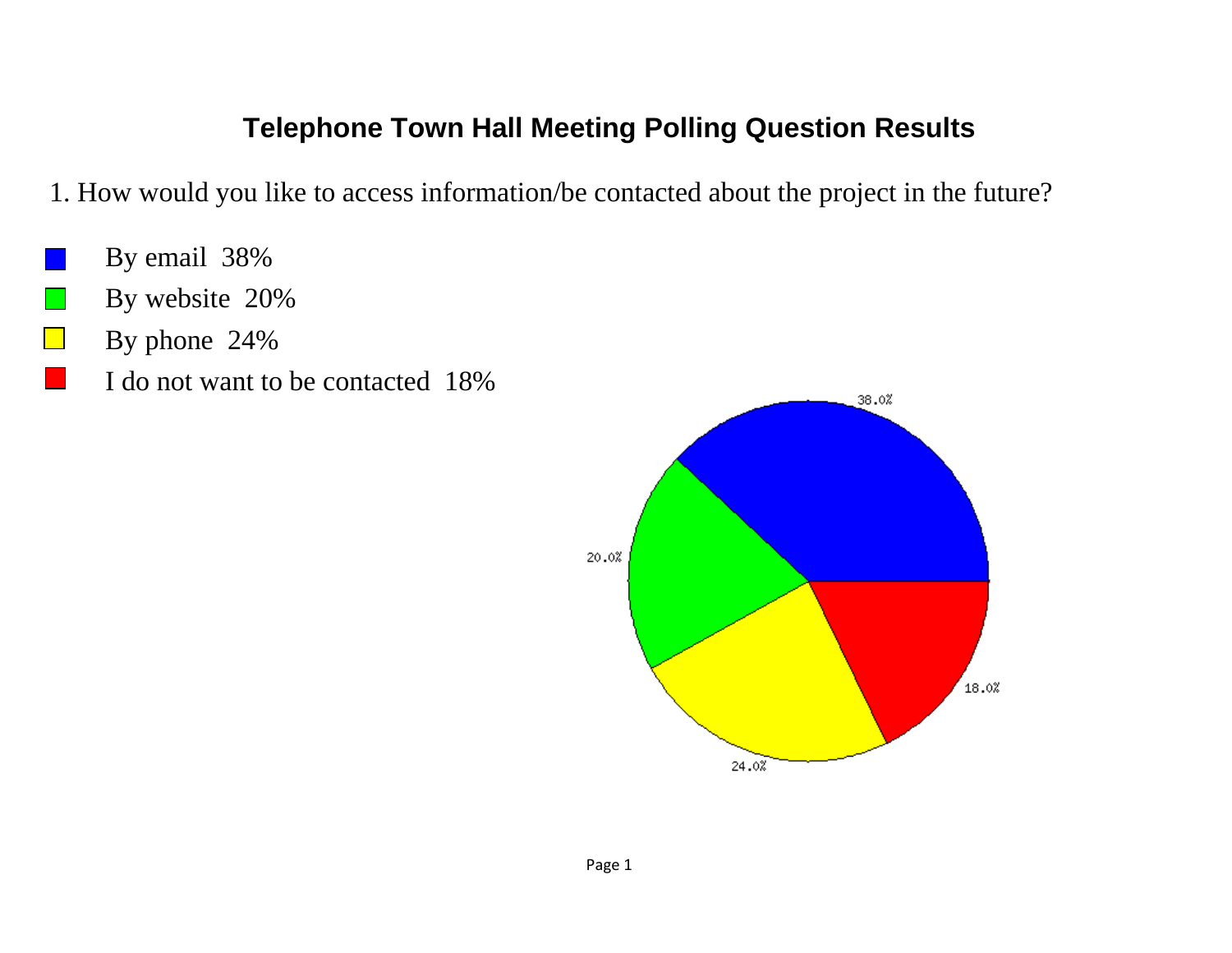- 2. How did you find out about this telephone townhall meeting?
- CDOT contacted us by telephone 83%
- Project flyer or email from property manager 7%
- Website 0%
	- Other 10%

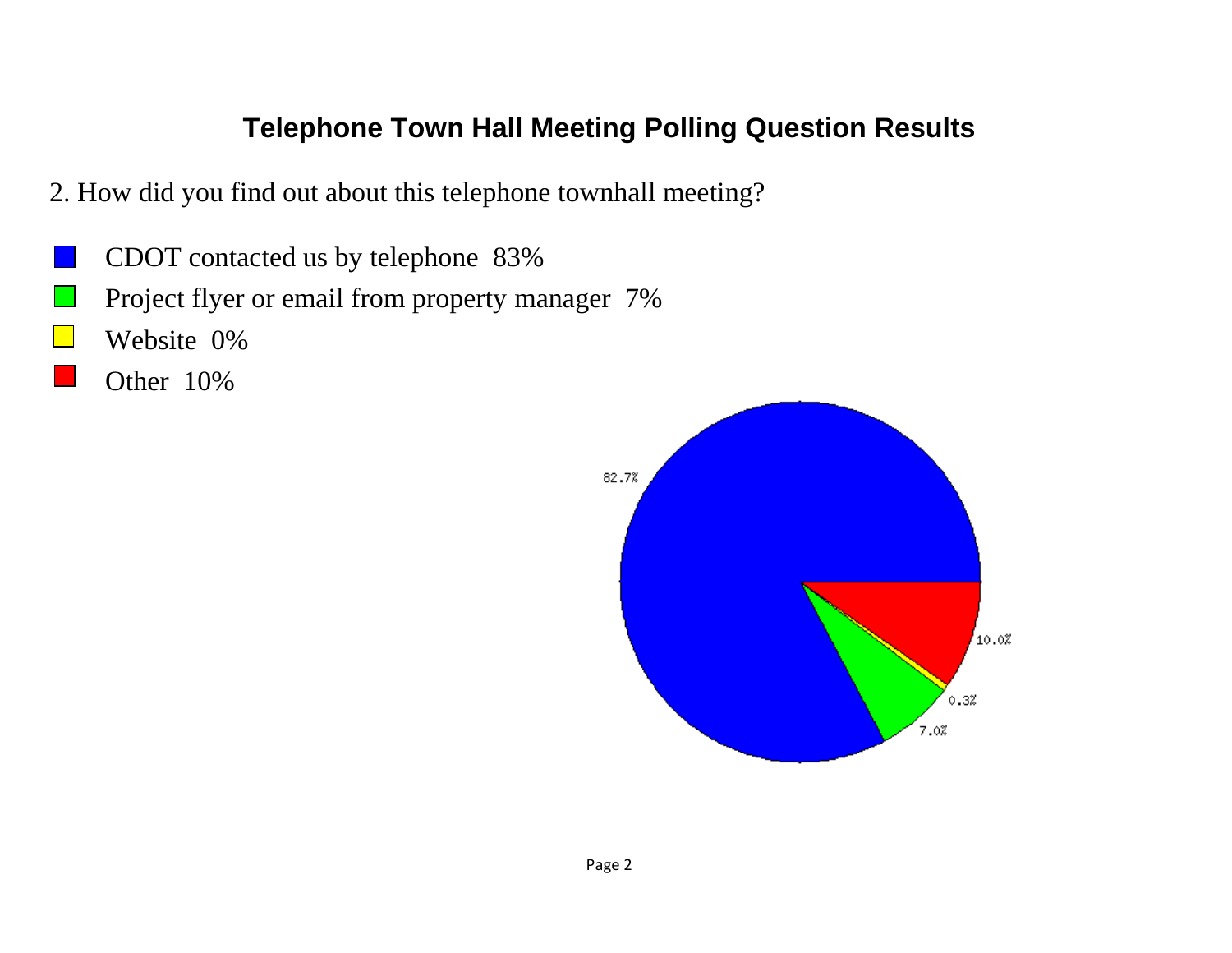3. How many days a week do you use I-225 southbound between Parker Road and I-25?

- 1 2 times 37%
- 3 5 times 25%  $\mathcal{L}_{\mathcal{A}}$
- More than 5 times 24%
	- I avoid I-225 due to congestion 14%

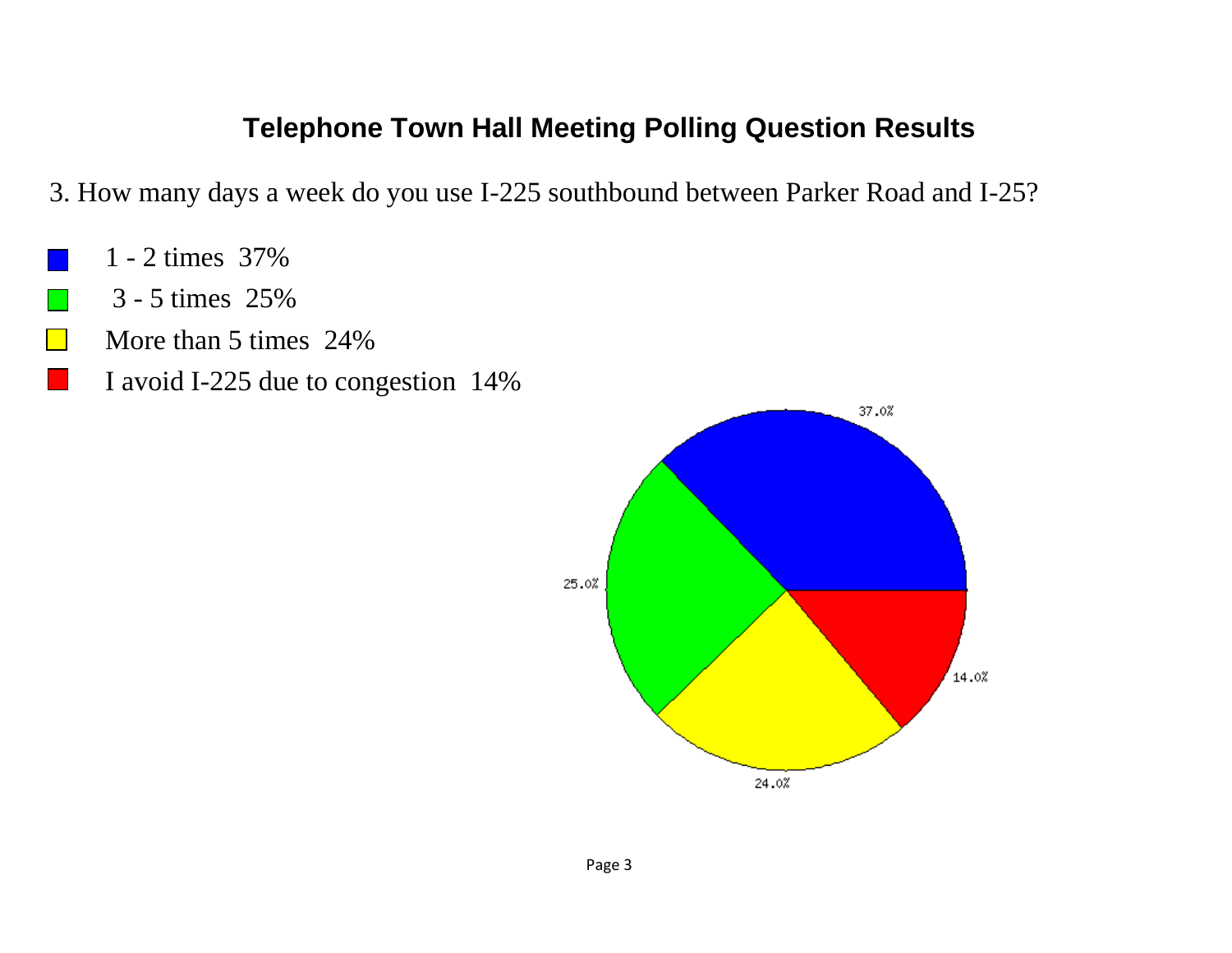- 4. What is your primary purpose for driving I-225 southbound from Parker Road to I-25?
- Commuting to/from work 21%
- Business related trips 6%
- Shopping trips 13%
- Personal trips 60%

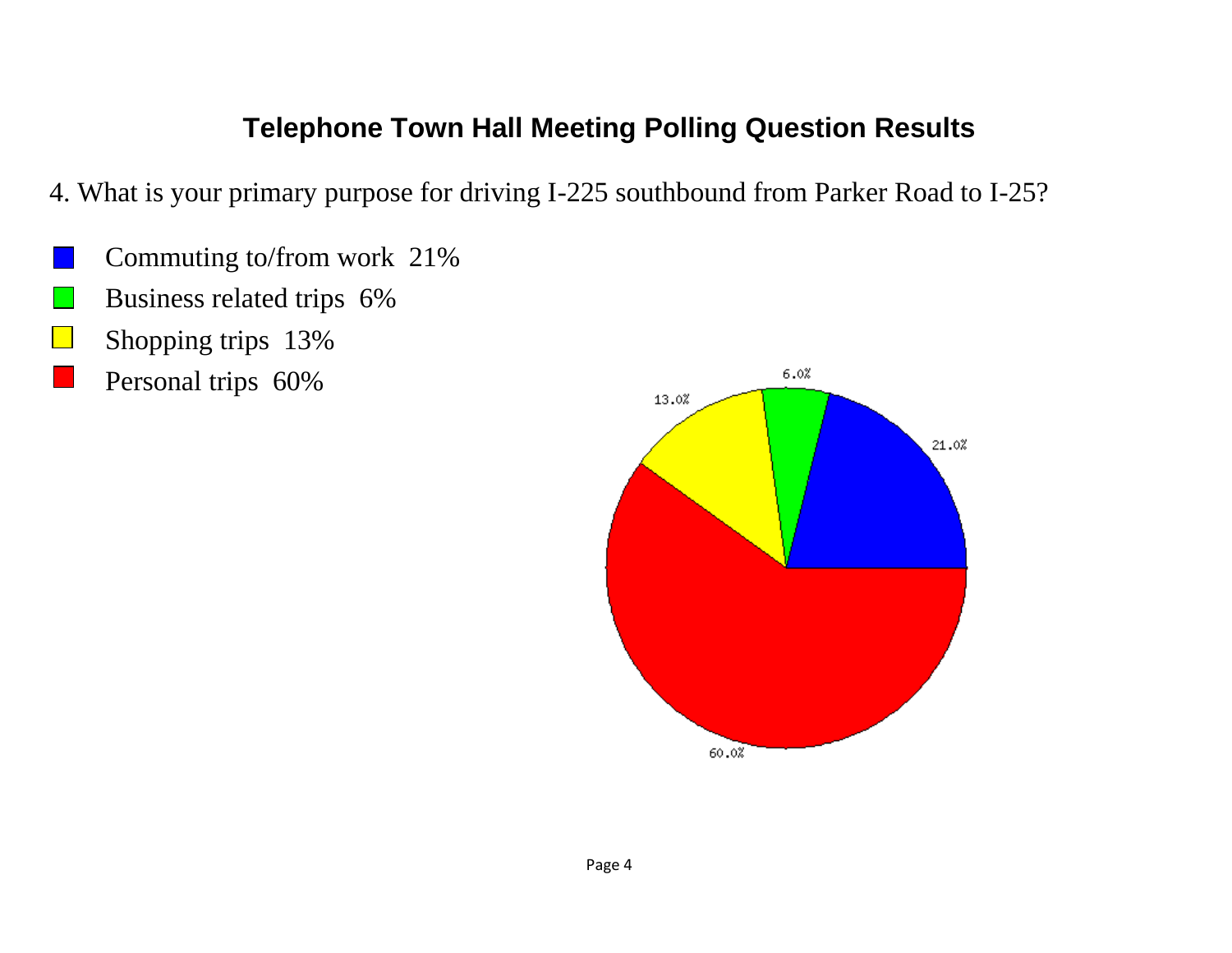5. What is your primary concern on I-225 southbound from Parker Road to I-25?

- Traffic congestion 43%
- Crashes and safety 22%
- $\mathbb{R}$ Lane changes/weaving 14%
	- Last minute merges 20%

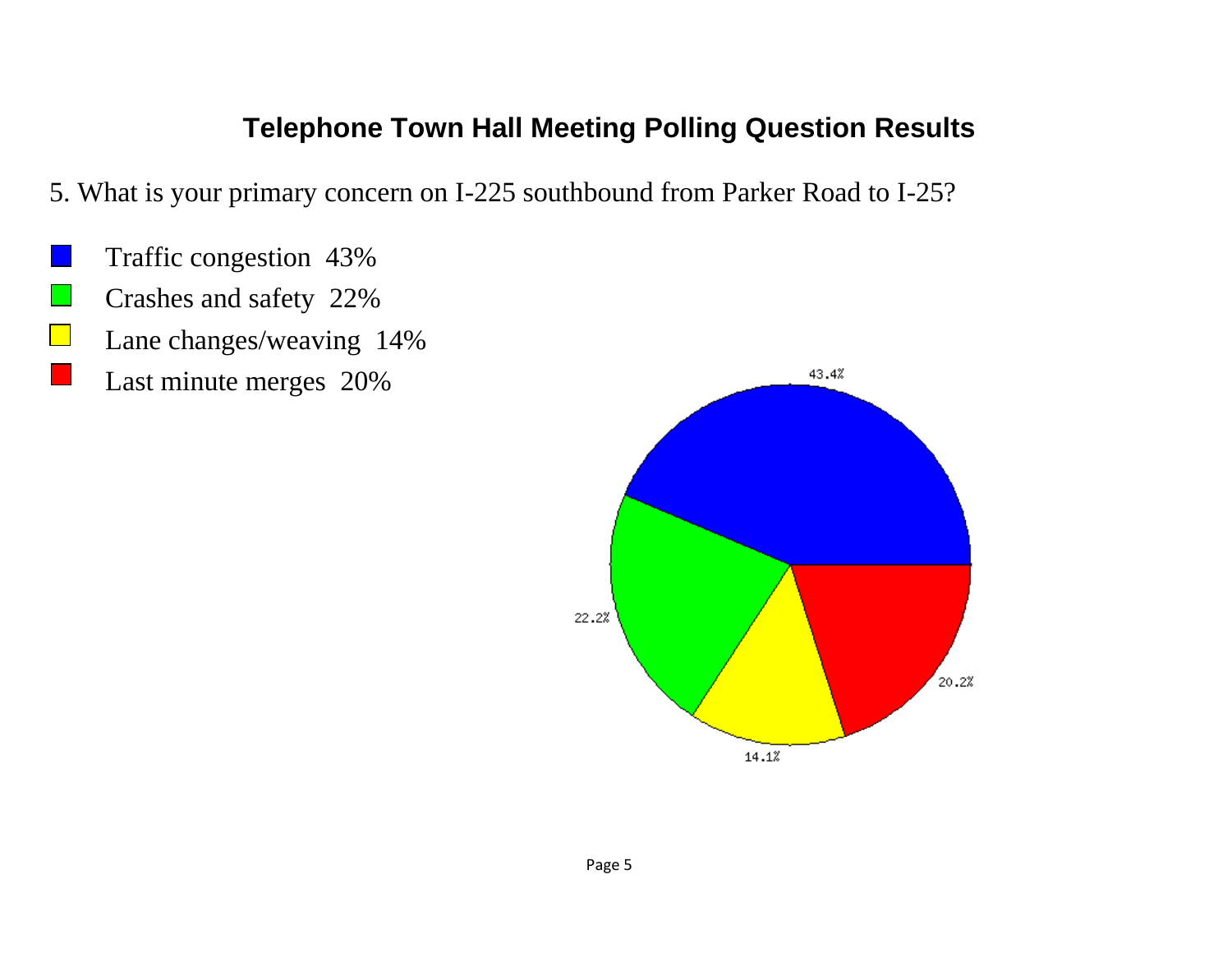6. Solving the congestion problem on I-225 southbound from Parker Road to I-25, is a:

- High priority 52%
- Moderate priority 38%
- Low priority 10%